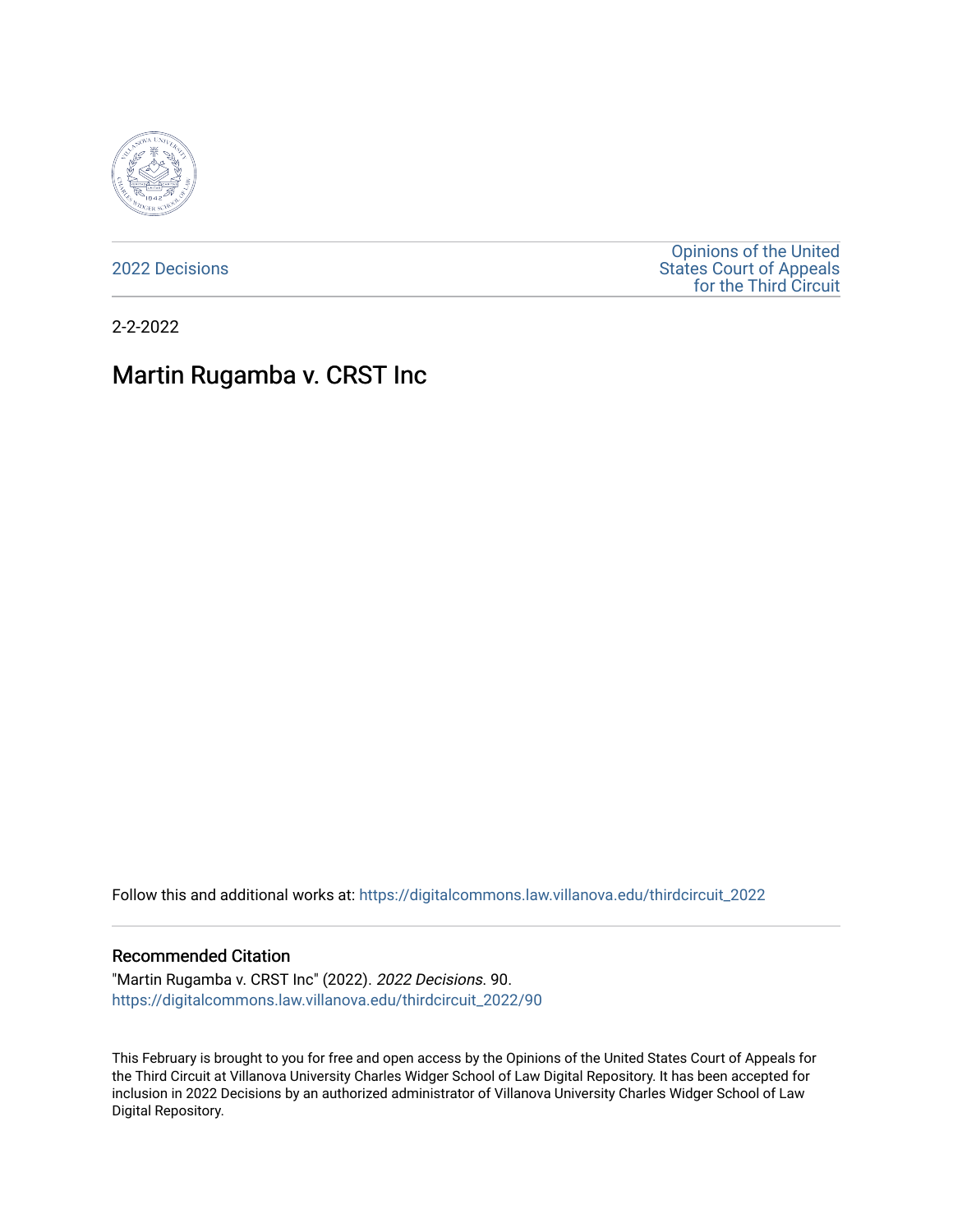#### **NOT PRECEDENTIAL**

### UNITED STATES COURT OF APPEALS FOR THE THIRD CIRCUIT

\_\_\_\_\_\_\_\_\_\_\_

No. 20-2934 \_\_\_\_\_\_\_\_\_\_

## MARTIN RUGAMBA, Appellant

v.

CRST INC; BROCK FERRY; LARRY YEO; JOSH B.; 2 DMV UNKNOWN EMPLOYEES OF CEDAR RAPIDS, IA; CRST MANAGER OF CARLISLE YORK PENNSYLVANIA; SUPERVISOR OF CRST SHOP CARLISLE PENNSYLVANIA

\_\_\_\_\_\_\_\_\_\_\_\_\_\_\_\_\_\_\_\_\_\_\_\_\_\_\_\_\_\_\_\_\_\_\_\_

On Appeal from the United States District Court for the Middle District of Pennsylvania (D.C. Civil Action No. 1-20-cv-00116) District Judge: Honorable John E. Jones, III

Submitted Pursuant to Third Circuit LAR 34.1(a) January 22, 2021

\_\_\_\_\_\_\_\_\_\_\_\_\_\_\_\_\_\_\_\_\_\_\_\_\_\_\_\_\_\_\_\_\_\_\_\_

Before: MCKEE, SHWARTZ and RESTREPO, Circuit Judges

(Opinion filed: February 2, 2022) \_\_\_\_\_\_\_\_\_\_\_

> OPINION\* \_\_\_\_\_\_\_\_\_\_\_

PER CURIAM

<sup>\*</sup> This disposition is not an opinion of the full Court and pursuant to I.O.P. 5.7 does not constitute binding precedent.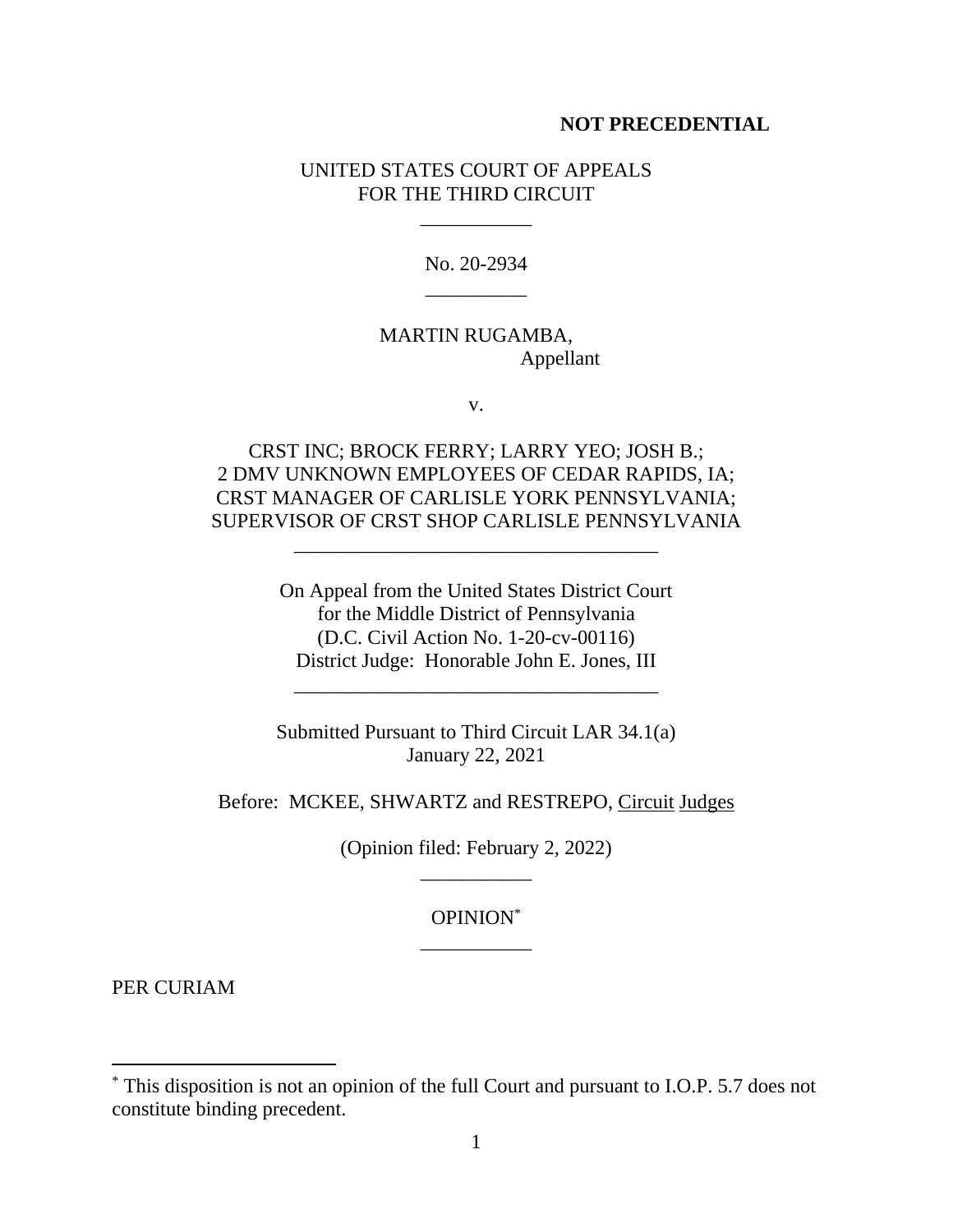Appellant Martin Rugamba filed a complaint alleging a First Amendment violation, wrongful termination, and negligence against his employer, several supervisors, and 2 unidentified employees of the Department of Motor Vehicles ("DMV") in Iowa based on a variety of issues he faced while working as a truck driver.<sup>1</sup> Rugamba alleged that, during his commercial drivers license test, the DMV defendants "broke into" his computer and made the test "disappear from [his] screen." His license was downgraded as a result.

Rugamba then claimed that his supervisors engaged in various "schemes" and "pernicious acts." According to the complaint, the supervisors caused Rugamba to go long periods of time without work assignments. He claimed that he made \$2800 over 5 months, which was "too little for someone who was available . . . everyday." The supervisors then allegedly attempted to make Rugamba "responsible for the damages caused by others on trucks." Specifically, they asked him to drive a tractor with a "cracked windshield, collapsing steering column, and no registration," but Rugamba declined. He also claimed that the supervisors instructed a repair shop to disable the "opt-idle engine management system, which regulates heat," in an attempt to "bring about [his] demise by freezing to death." His supervisors also "disrupt [ed] his deliveries" in various ways. He did not expressly indicate in his complaint if he was terminated or if

<sup>1</sup> Rugamba's original complaint was deficient in many ways, and the District Court allowed him to file an amended complaint to fix those deficiencies. After the Magistrate Judge recommended dismissing the first amended complaint, Rugamba filed a second amended complaint instead of objections. The District Court deemed the second amended complaint operative, and we derive the facts from that filing.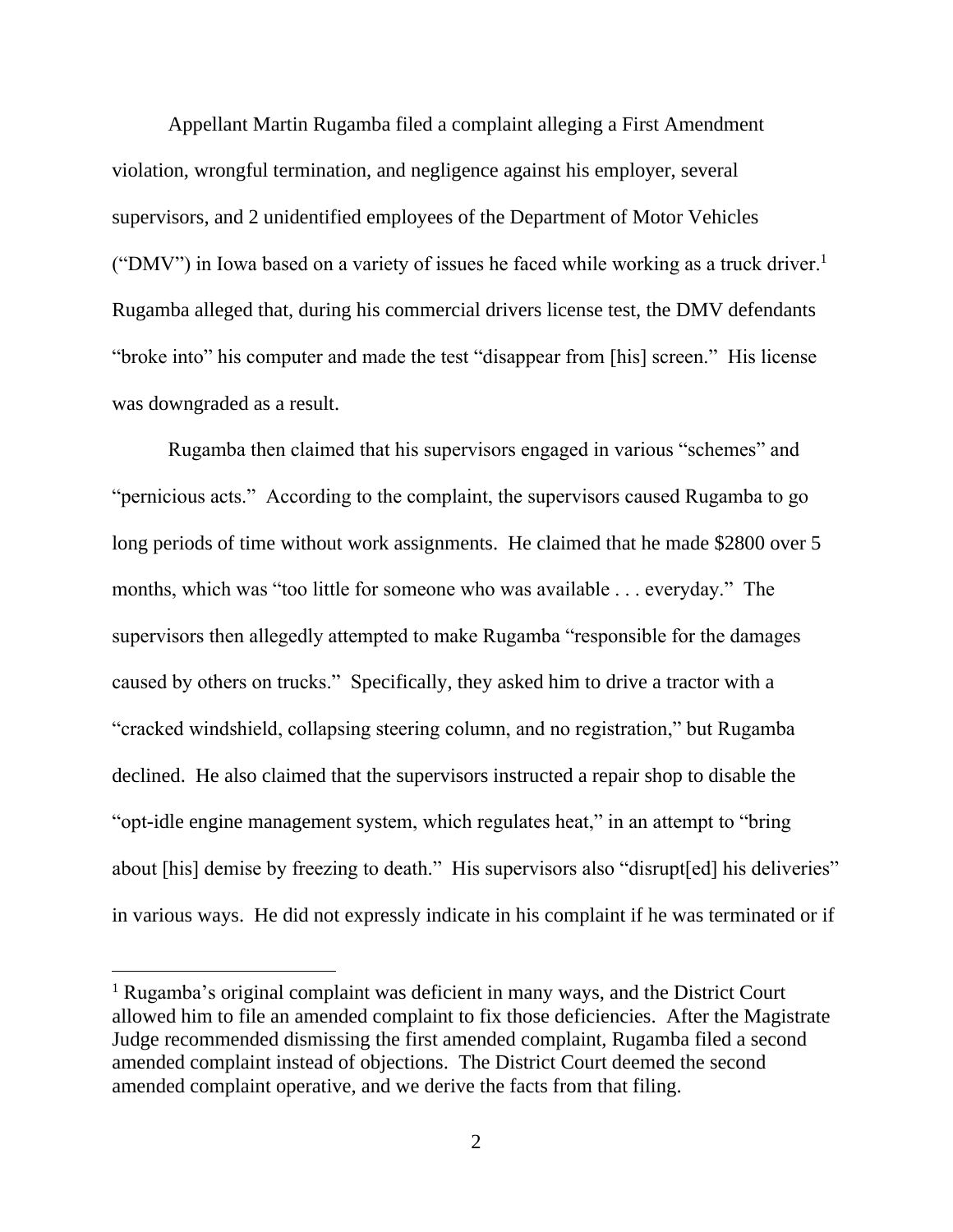he resigned, but stated that he "came to the conclusion that a reasonable driver would have quit long ago" and that he told his supervisors that he was "returning the tractor to the HQ."

The District Court sua sponte dismissed the complaint after screening under 28 U.S.C. § 1915(e)(2). The District Court noted that Rugamba had failed to state a claim with respect to the First Amendment because no constitutional rights were violated. It dismissed the wrongful termination claim because Rugamba did not allege that he was ever actually terminated by his employer, and it dismissed the negligence claims because there were simply insufficient facts to support a negligence claim. Rugamba timely appealed.

We have jurisdiction pursuant to 28 U.S.C.  $\S$  1291.<sup>2</sup> We review the District Court's dismissal under the same de novo standard of review that we apply to our review of a motion to dismiss pursuant to Federal Rule of Civil Procedure  $12(b)(6)$ . See Allah v. Seiverling, 229 F.3d 220, 223 (3d Cir. 2000). To avoid dismissal under Rule 12(b)(6), a civil complaint must set out "sufficient factual matter" to show that its claims are facially plausible. See Ashcroft v. Iqbal, 556 U.S. 662, 678 (2009). We accept all factual allegations in the complaint as true and construe those facts in the light most favorable to the plaintiff, Fleisher v. Standard Ins. Co., 679 F.3d 116, 120 (3d Cir. 2012), and we

<sup>&</sup>lt;sup>2</sup> The District Court's jurisdiction was based on diversity under 28 U.S.C.  $\frac{1332}{1332}$ . As the District Court explained, Rugamba is domiciled in New York and the defendants are domiciled in Pennsylvania or Iowa, and the amount in controversy exceeds \$75,000.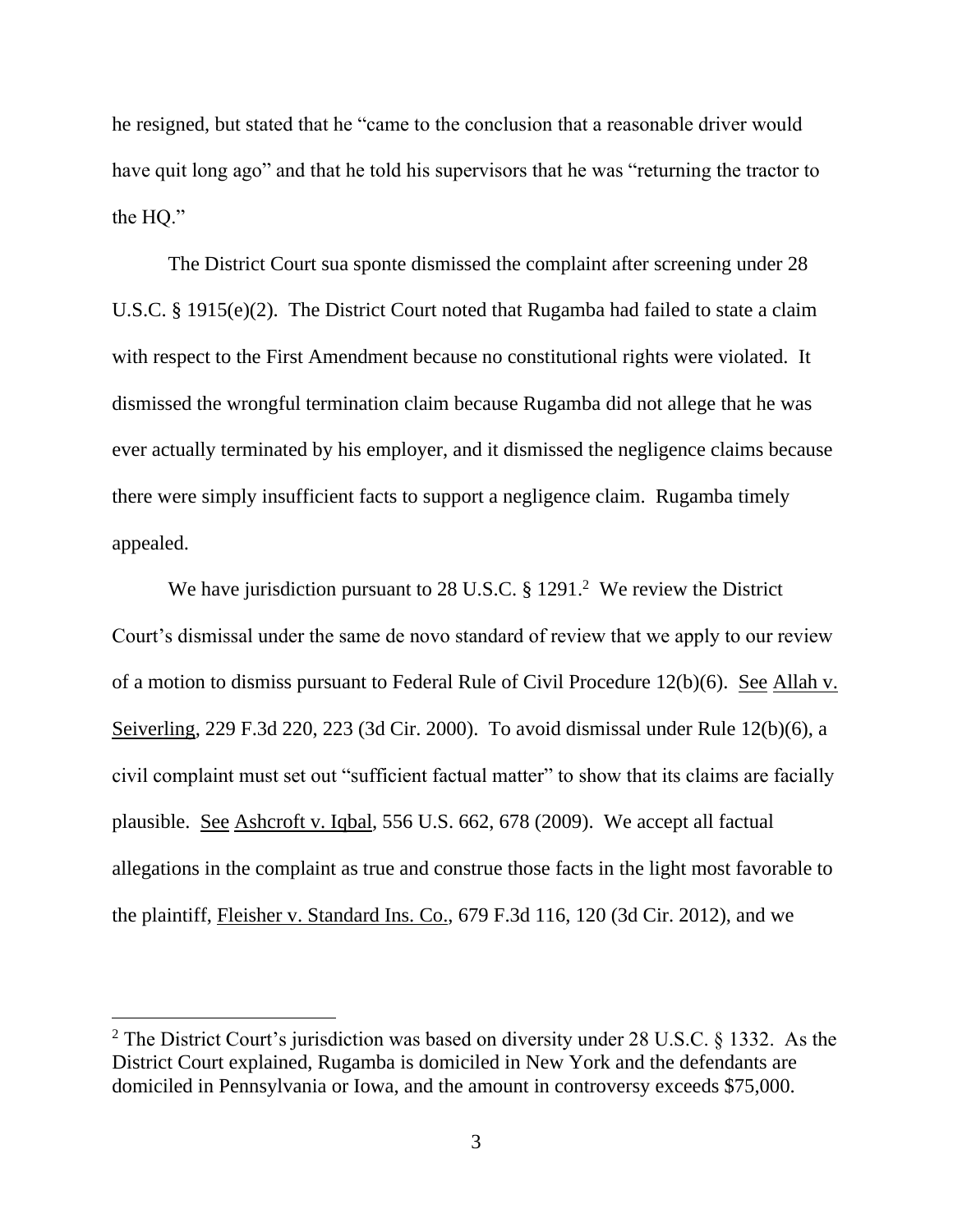construe Rugamba's pro se complaint liberally, see Erickson v. Pardus, 551 U.S. 89, 94 (2007) (per curiam).

On appeal, Rugamba expressly abandoned his First Amendment claim and challenges only the District Court's dismissal of his wrongful termination and negligence claims. Under Pennsylvania law, there is no common law cause of action for wrongful termination unless such termination is prohibited by public policy, contract, or statutory provision. Gillispie v. RegionalCare Hosp. Partners Inc., 892 F.3d 585, 597 (3d Cir. 2018). Rugamba's claim fails because he did not allege that he was terminated from his job nor was he "constructively discharged."<sup>3</sup> In order to state a claim based on a "constructive discharge," Rugamba had to allege that his "employer ma[de] working conditions so intolerable that [he was] forced to resign." Kroen v. Bedway Sec. Agency, Inc., 633 A.2d 628, 633-34 (Pa. Super. Ct. 1993). Rugamba's complaints, including that he received too few assignments and was once asked to drive a substandard vehicle (but was relieved after bringing the matter to his supervisors' attention), would not force a reasonable worker to resign. See DiFiore v. CSL Behring, LLC, 879 F.3d 71, 79 (3d Cir. 2018) ("[He] may have been subjected to difficult or unpleasant working conditions, but these conditions fall well short of unbearable."). And, to the extent that he claimed his supervisors instructed a repair shop to disable the heating system in his vehicle in an

<sup>&</sup>lt;sup>3</sup> Rugamba did not state clearly in his complaint that he was fired or that he resigned, but he did make references to leaving his truck at headquarters and taking a bus to New York. In his appellate brief, he stated that he tendered a letter about working conditions to his supervisor, gave the keys to his vehicle back to his supervisor, and subsequently took a bus to New York. Because it is unclear whether this was a resignation, we will treat it as such and evaluate his "constructive discharge" claim.